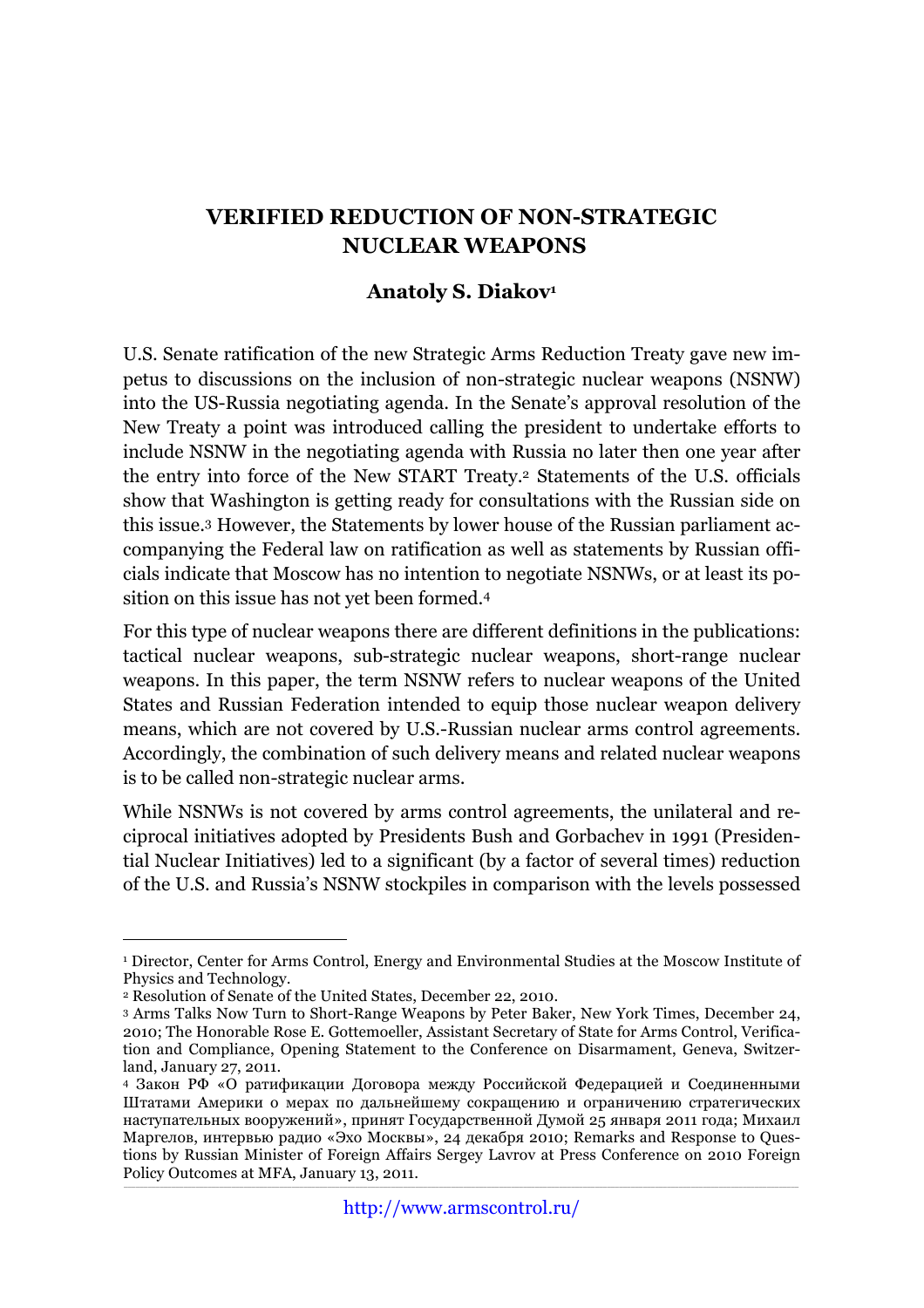by the U.S. and Soviet Union in 1991. However, the Presidential Nuclear Initiatives on NSNW are not legally binding, and reductions were carried out by each party on a voluntary basis, without application of bilateral transparency and verification measures.

The United States and Russia have never declared their NSNW warheads holdings. According to estimates of non-governmental experts, the U.S. currently has about 500 warheads in the active arsenal, of which about 200 warheads deployed on the territory of several European countries (Belgium, Germany, Italy, the Netherlands, and Turkey). During the Cold War the principal mission of U.S. nuclear weapons stationed in Europe was to provide European allies with nuclear assurance and extended nuclear deterrence before the threat of use of overwhelming conventional forces of the USSR and its allies. With the end of the Cold War and the collapse of the Soviet Union, this mission of the U.S. NSNW in Europe has lost its significance. Given this, a number of European countries (Germany, Belgium, Netherlands, Luxembourg and Norway) made attempts to raise the issue of withdrawal of U.S. nuclear weapons from Europe.5 However, this initiative did not receive adequate support and, in accordance with the new strategic concept approved by NATO at the summit in Lisbon on 19-21 November 2010, the Alliance remains nuclear and U.S. nuclear weapons remain in Europe.6

According to the Russian officials, the number of Russia's NSNW currently is no more than 25% of what it was in 1991.7 Unofficial estimates of the Russia's NSNW arsenal appearing in various publications vary from 2000 to 5000 warheads, but most of authoritative experts agree that Russia's active NSNW stockpile currently contains about 2,000 warheads.8 According to official information, all Russian NSNW were removed from delivery means and concentrated at central storage facilities located within the national territory with adequate measures of safety and security ensured.9

The U.S. principal interest in negotiations on NSNW is linked to the numerical superiority of Russia in this type of nuclear weapons over the United States, which is also worrisome for the European allies. The necessity of dealing with this imbalance is stated in the official U.S documents like the final report of the Congressional Commission on the Strategic Posture (Perry-Schlesinger Report) and the

 <sup>5</sup> WikiLeaks: Heated debate in Germany over nuclear weapons on its soil <sup>а</sup>rom David de Sola, CNN, December 01, 2010**,** http://articles.cnn.com/2010-12-

<sup>01/</sup>world/europe.wikileaks.nukes\_1\_nuclear-weapons-hans-kristensen-short-rangeweapons/2?\_s=PM:WORLD

<sup>6</sup> Oliver Meir, "NATO revises nuclear policy", Arms Control Today, December 2010, http://www.armscontrol.org/act/2010\_12/NATO\_Nuclear

<sup>7</sup> С.В. Лавров, Новый Договор о СНВ в матрице глобальной безопасности. Политическое измерение, *Международная жизнь*, №7, июль 2010 г.

<sup>8</sup> SIPRI Yearbook 2010. Armaments, Disarmament and International Security. NY.: Oxford University Press.

<sup>9</sup> Выступление делегации Российской Федерации на первой сессии Подготовительного комитета Конференции 2005 года по рассмотрению действия ДНЯО по статье VI Договора 11 апреля, 2002 года, Нью-Йорк, www.mid.ru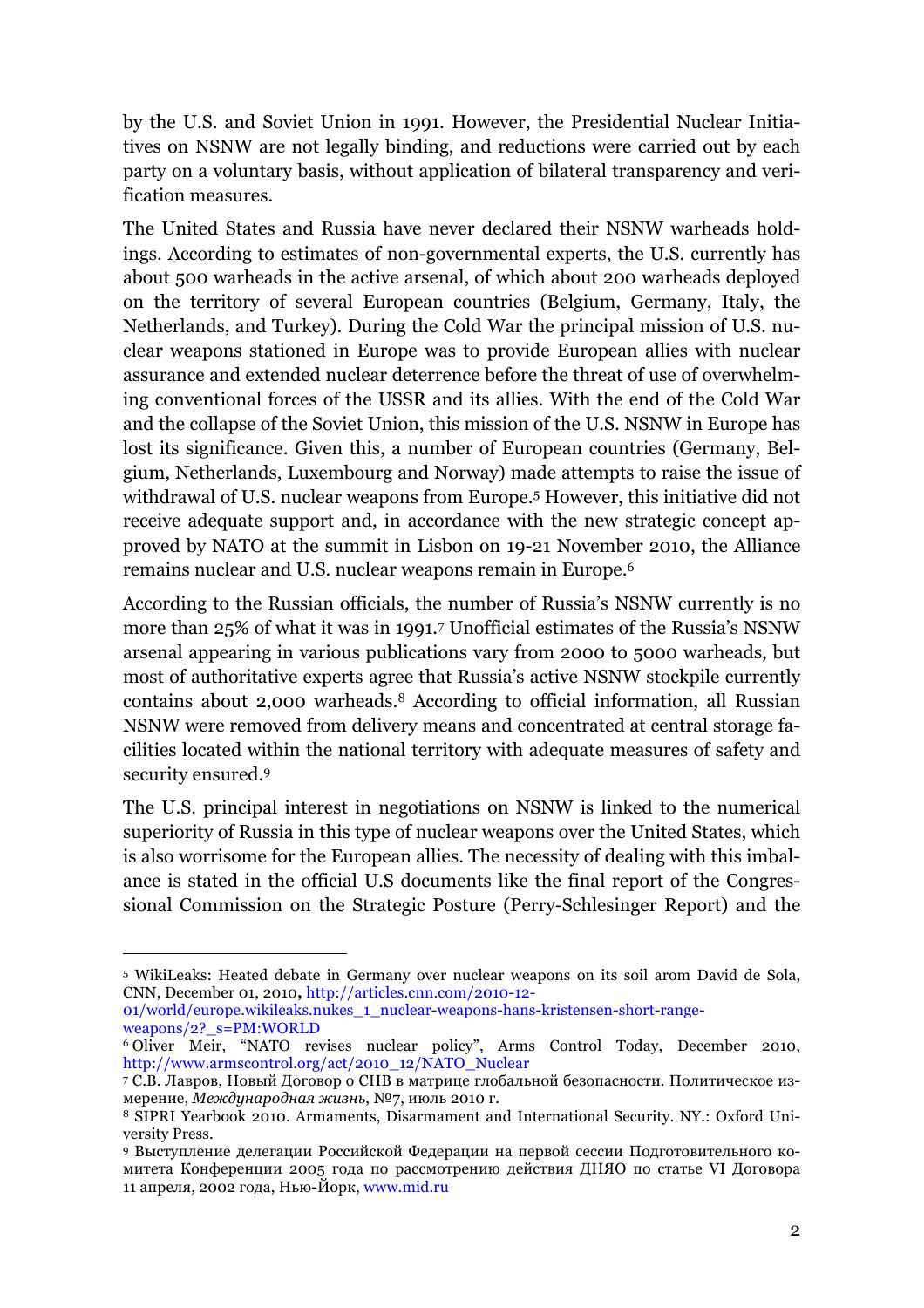new U.S. Nuclear Posture Review.10 Both documents, pointing out the need to address NSNW in future negotiations on nuclear weapons, note that the United States need to pursue significant numerical reduction of the Russian NSNW.11 The relevant recommendation of the Perry-Schlesinger Report provided the basis for the U.S. Senate Republican Policy Committee to require the administration to include the NSNW into the negotiating agenda, as early as at the stage of negotiating of the New START treaty.12

Sometimes, non-governmental experts and some officials express concerns about safety of Russian NSNW. They use such concerns as a pretext for their inclusion into the agenda of negotiations by assuming possibility that the weapons might be lost or stolen and fall into terrorist hands. It seems that such allegations are groundless and are of speculative nature.

The recent Russian military doctrine, adopted on February 5, 2010, does not provide any specific information about the mission and role for NSNW. But many Russian experts believe that Russia's reliance on nuclear weapons, and especially on its non-strategic component, increases for reasons related to its geo-strategic and economic situation. Russia has to take into account that its territory is within the range of nuclear weapons of other nuclear weapon states located along the perimeter of its territory. Approaching of the NATO military structure to its borders, taking into account technological and numeric superiority of alliance's conventional forces is another factor that is kept in mind by the Russian political and military leadership.13 In this context, Moscow is considering NSNW as a means to compensate the weakness of Russia's conventional forces. It plays a vital role in ensuring national security, giving Russia an opportunity to complete military reform and to ensure the transformation of its conventional forces to the condition corresponding to modern requirements.

The current Russia's approach to establishing control over non-strategic nuclear weapons has been shaped by the following factors.

First, the U.S. nuclear arms remaining in Europe are seen by Moscow as actually strategic, since they are capable of covering a significant part of Russian territory and threaten the security of its strategic assets. Given NATO's eastward expansion this factor is particularly strengthened. For this reason, consolidation of NSNW

 <sup>10</sup> America's Strategic Posture, the Final report of the Congressional Commission on the Strategic Posture of the United States, United States Institute of Peace Press, Washington DC, 2009, http://www.usip.org/files/America's\_Strategic\_Posture\_Auth\_Ed.pdf

<sup>&</sup>lt;sup>11</sup> Among others key NPR recommendations include: "Address non-strategic nuclear weapons, together with the non-deployed nuclear weapons of both sides, in any post-New START negotiations with Russia", Nuclear Posture Review Report, April 2010, Department of Defense, USA, Washington, DC, 2010.

<sup>12</sup> U.S. Senate Republican Policy Committee, September 30, 2009, http://rpc.senate.gov

<sup>13</sup> Генерал Макаров: Тактическое ядерное оружие России – это фактор сдерживания громадных вооружений, накопившихся в Европе, *ИТАР-ТАСС*, 10 декабря 2008 г; Алексей Арбатов, «Тактическое ядерное оружие – проблемы и решения», ВПК, №17 (333), 5 мая 2010 г., http://www.vpk-news.ru/17-333/geopolitics/takticheskoe-jadernoe-oruzhie-problemy-ireshenija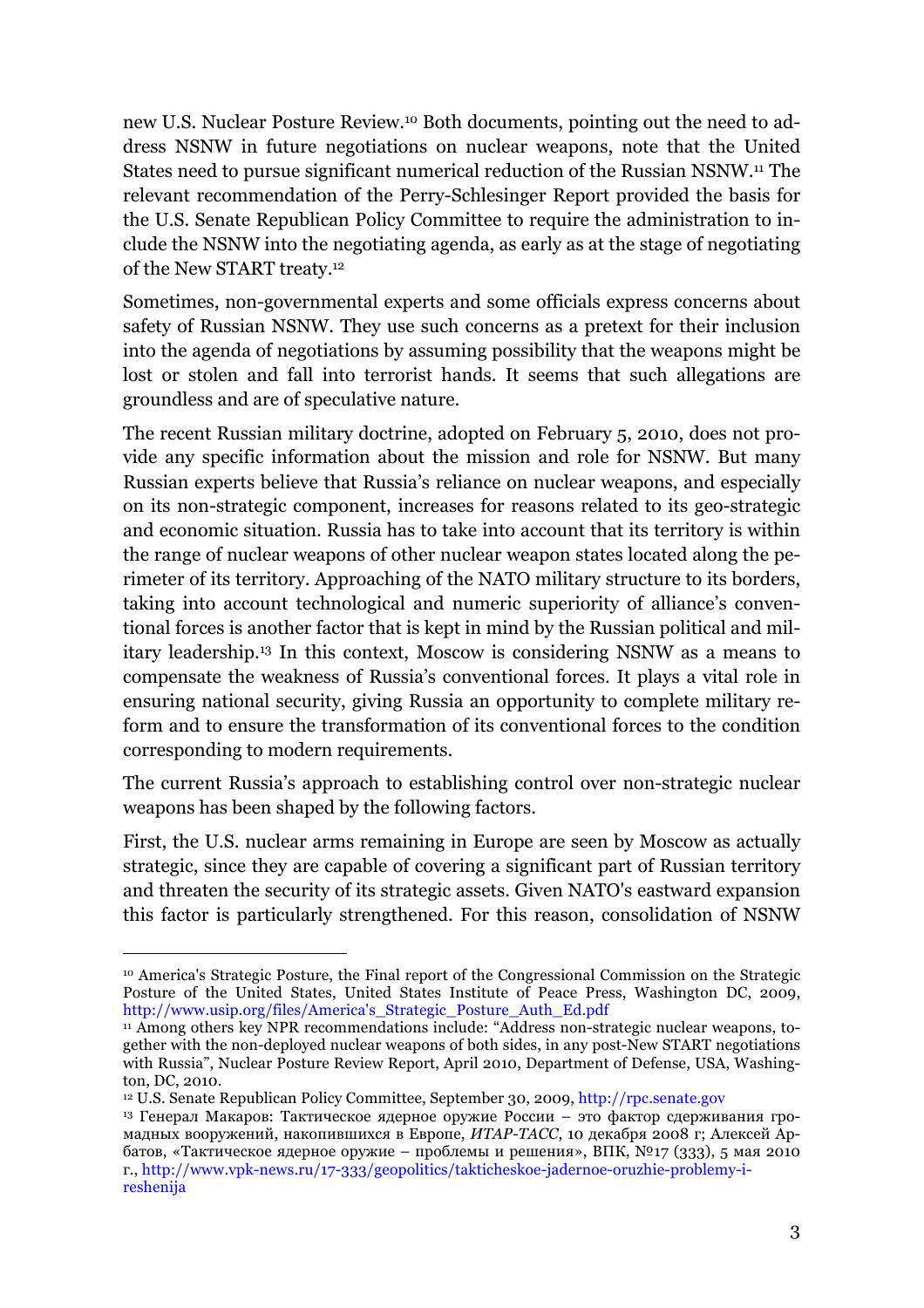within national territories is considered by Moscow as a precondition for any discussions on the issue of NSNW.14 For the U.S. and its NATO allies this is equivalent to requiring withdrawal of US nuclear weapons from Europe.

Second, in Moscow's view, taking into account roles and missions of NSNWs, they cannot be considered in isolation from other types of arms, including conventional arms, and numerical disparities. In this context, Moscow believes that possible further measures on non-strategic nuclear weapons, including the development of transparency measures, can be considered only with the assessment of general military-strategic situation and the factors that directly affect the maintenance of the balance of power in the world, including nuclear weapon of the other states.

Third, Moscow reasonably believes that in possible future negotiations on this type of nuclear weapons Washington is unlikely to abandon the principle of parity. Therefore, the U.S. will insist on equal numbers of NSNWs for both sides, and current numerical superiority on NSNW maintained by Russia in addressing its security concerns might become a problem.

Given these factors, as well as a chill perception by the West of the idea of the new European security system proposed by Russia, and the recent decision by NATO to preserve the U.S. nuclear weapons in Europe, one can conclude that Moscow has no motivation to start negotiations on NSNW.

Realizing this, Washington, in order to attract the interest of Moscow, has proposed to include in the negotiating agenda non-deployed warheads of strategic delivery means.15 As it is well known at the insistence of Washington the new START Treaty counts only "deployed" warheads, i.e. only warheads that are actually deployed on ICBMs and SLBMs. Warheads downloaded from the strategic delivery means and placed in storage are not counted and controlled under the Treaty. The United States possess more than two thousand non-deployed strategic warheads, much more than Russia does. This inventory of the U.S non-deployed warheads has always been regarded by Russian experts as a "breakout potential", which gives the U.S. a significant advantage, because in case of need the U.S. is capable to place these warheads back on to ICBMs and SLBMs relatively quickly. Apparently Washington believes that the inclusion in the agenda of non-deployed strategic warheads provides the way for the NSNW, which are currently also "nondeployed" and placed into storage facilities, to be included as well.

<sup>15</sup> Office of the Press Secretary, The White House, "Remarks by President Obama and President Medvedev of Russia at New START Treaty Signing Ceremony and Press Conference," April 8, 2010, http://www.whitehouse.gov/the-press-office/remarks-president-obama-and-presidentmedvedev-russia-new-start-treaty-signing-cere; Nuclear Posture Review,

 <sup>14</sup> Remarks and Response to Questions by Russian Minister of Foreign Affairs Sergey Lavrov at Press Conference on 2010 Foreign Policy Outcomes at MFA, January 13, 2011.

http://www.pentagon.afic.osd.mil/; The Honorable Rose E. Gottemoeller, Assistant Secretary of State for Arms Control, Verification and Compliance, Opening Statement to the Conference on Disarmament, Geneva, Switzerland, January 27, 2011.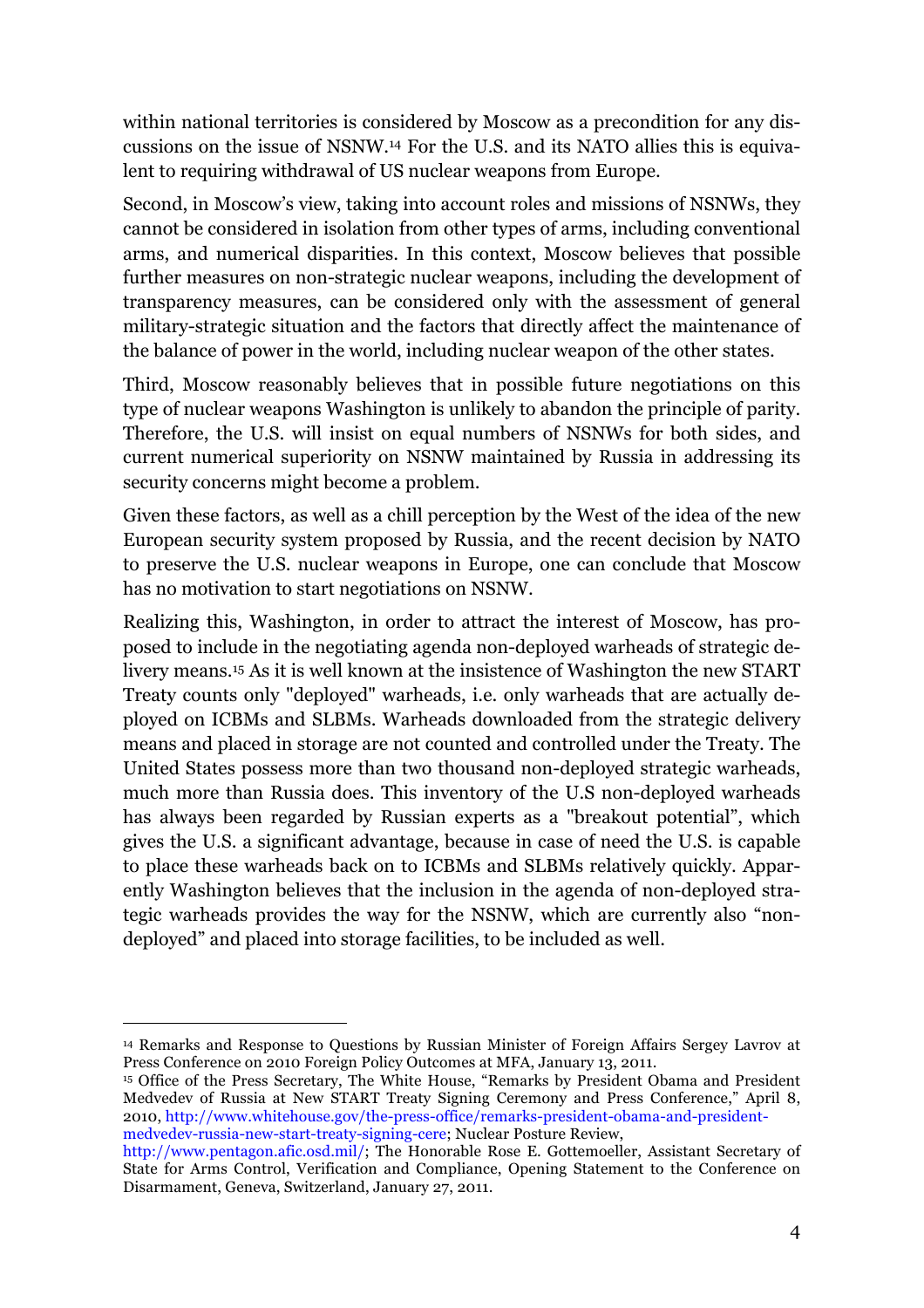However such "package" of negotiations may not present an interest for Russia for both political and technical reasons. The political reasons were mentioned above and among them the recent NATO decision on the continued presence of U.S. nuclear weapons in Europe and Alliance's skepticism to the Russian proposal for a new security system in Europe.

The technical reasons are linked to the fact that control over NSNWs as well as non-deployed strategic warheads means application of the transparency and verifications measures over nuclear warheads themselves. As it is known, verification measures in the Russian-American agreements on nuclear arms reduction are mainly applied to the delivery means: intercontinental ballistic missiles, submarine launched ballistic missiles and strategic bombers. National technical means of verification, as well as various types of on-site inspections are used for this purpose. However, the use of national technical means to monitor weapons held in storage is not possible. Verification can be implemented with sufficient confidence only through inspection of delivery means, the warheads storage facilities and facilities for their production (dismantling). But the use of the inspection mechanism over nuclear warheads is prevented by the fact that their design, manufacturing, transportation, storage and maintenance are among the most closely guarded secrets in all nuclear weapon states. Also taken into account should be the asymmetry of the Russian and U.S. NSNW arsenals and nuclear weapons production complexes. Thus, today, neither Russia nor the U.S. is ready to introduce such measures due to their extreme sensitivity. The development and implementation of control and verification measures over nuclear weapons is an extremely difficult task. It is evident that its solution will require significant efforts of specialists of both countries, as well as establishing a sufficiently high level of confidence between the two countries.

Therefore, taking into consideration the general attitude of Moscow to negotiations on NSNWs and recognizing that control of this type of weapons should include verification measures over nuclear warheads, implementation of which is a extremely difficult task, it is unlikely that negotiations will begin in the near future.

Under such circumstances the coordinated unilateral actions look like more preferable actions leading to the establishment of a control regime over NSNWs, even though as mentioned above such actions have many drawbacks. In the first place, these unilateral initiatives could be primarily aimed at the introduction and development of transparency measures among Russia, the U.S. and NATO. It is essential to stress that if Russia introduces transparency into its NSNW policy, this could undercut the justification for maintaining US NSNW deployments in Europe. Simultaneously, it would serve to demonstrate the renunciation of Cold War concepts and would reaffirm Russia's wish to become a full-fledged member of the community of European states.

Transparency measures could be implemented in two phases. First, all U.S. and Russian NSNW arsenals could be divided into two categories. The first category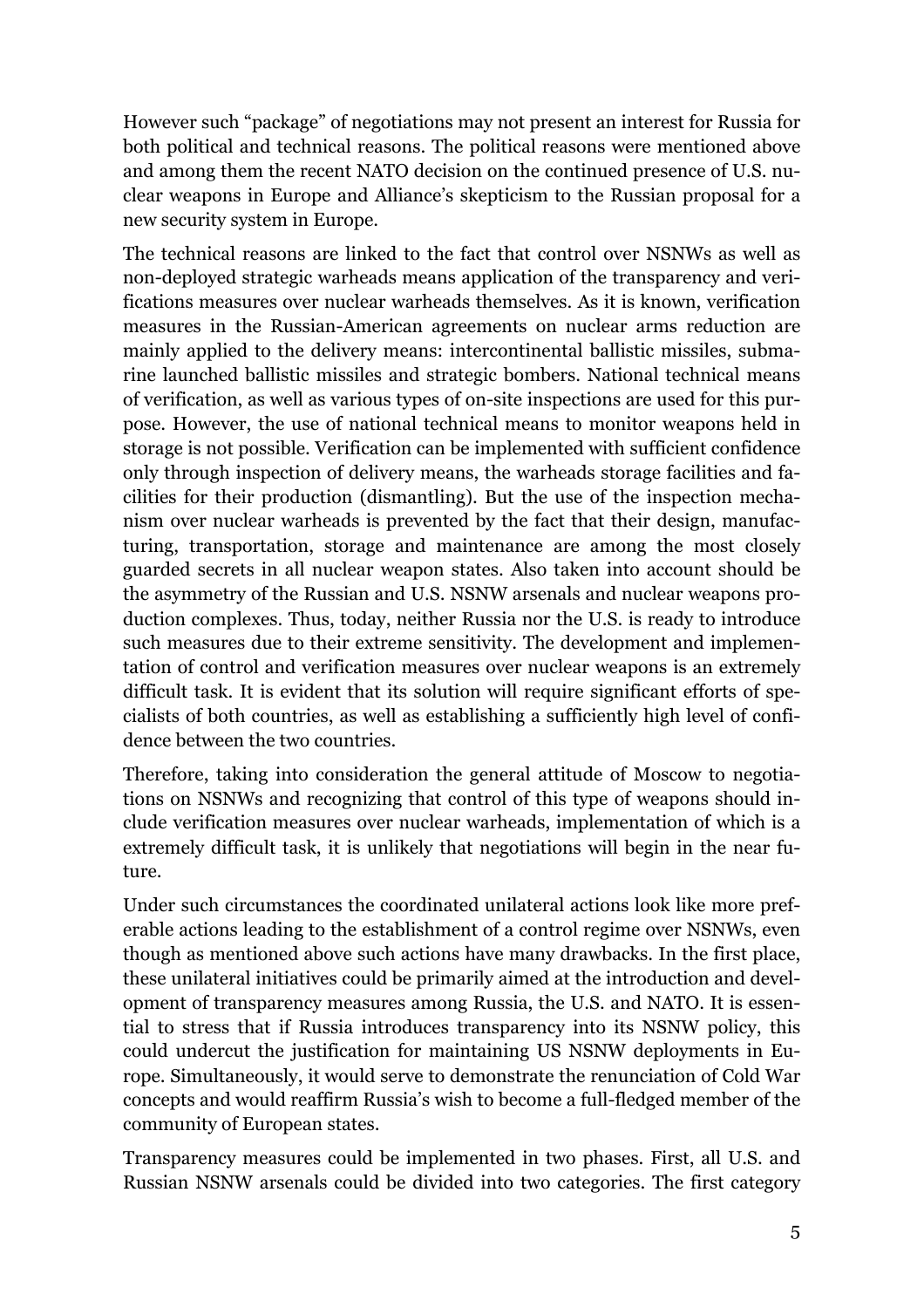would include those NSNW warheads, which stay in storage but can be deployed in case of need (active arsenal). The second category could include warheads whose lifespan is over and which are to be eliminated.

**It the first stage**, Russia, the United States and NATO could:

- share information about the total number of NSNW warheads eliminated since 1992 to present;
- share information about the number of nuclear warheads on different types of associated delivery systems, which were completely eliminated in accordance with the unilateral commitments in 1991 (e.g. land mines and artillery shells);
- annually share information on the total number of warheads in active arsenal and their storage locations. The sides should make commitments that warheads of this category will stay only in the declared storage sites;
- declare that they have no plans to transfer warheads from the second (tobe-eliminated) category to the first category (active arsenal);
- exchange information on the principles of nuclear planning.

This exchange of information could be implemented on the basis of confidentiality, in accordance with national legislation of each side.

Another initiative that could significantly facilitate establishing a verification regime over NSNWs would be unilateral commitments of Russia and the United States not to conduct research, development and manufacture of new types of NSNW warheads.

**At the second stage** the sides could:

- exchange information on the number of NSNW warheads associated with each type of delivery systems;
- permit visits to the facilities where active NSNW warheads are stored. The purpose of these visits would be to confirm that the number of warheads at the visited sites do not exceed the declared number;
- provide evidence of the elimination of the second category of warheads;
- permit visits to the second category warhead storage facilities after all warheads kept in these storage facilities have been eliminated.

Obviously, the implementation of this stage will require an agreement on the protection of sensitive information, which the sides will be providing each other (for example location of storage).

In parallel with the implementation of the above initiatives, Russian and US experts could work jointly on the development of technical means and procedures for nuclear warhead verification. It should be noted that Russian and the U.S. specialists already carried out such joint work in the mid 90's with the task to develop verification method for nuclear weapons and their elimination while protecting sensitive information. The joint work in this direction would contribute to build